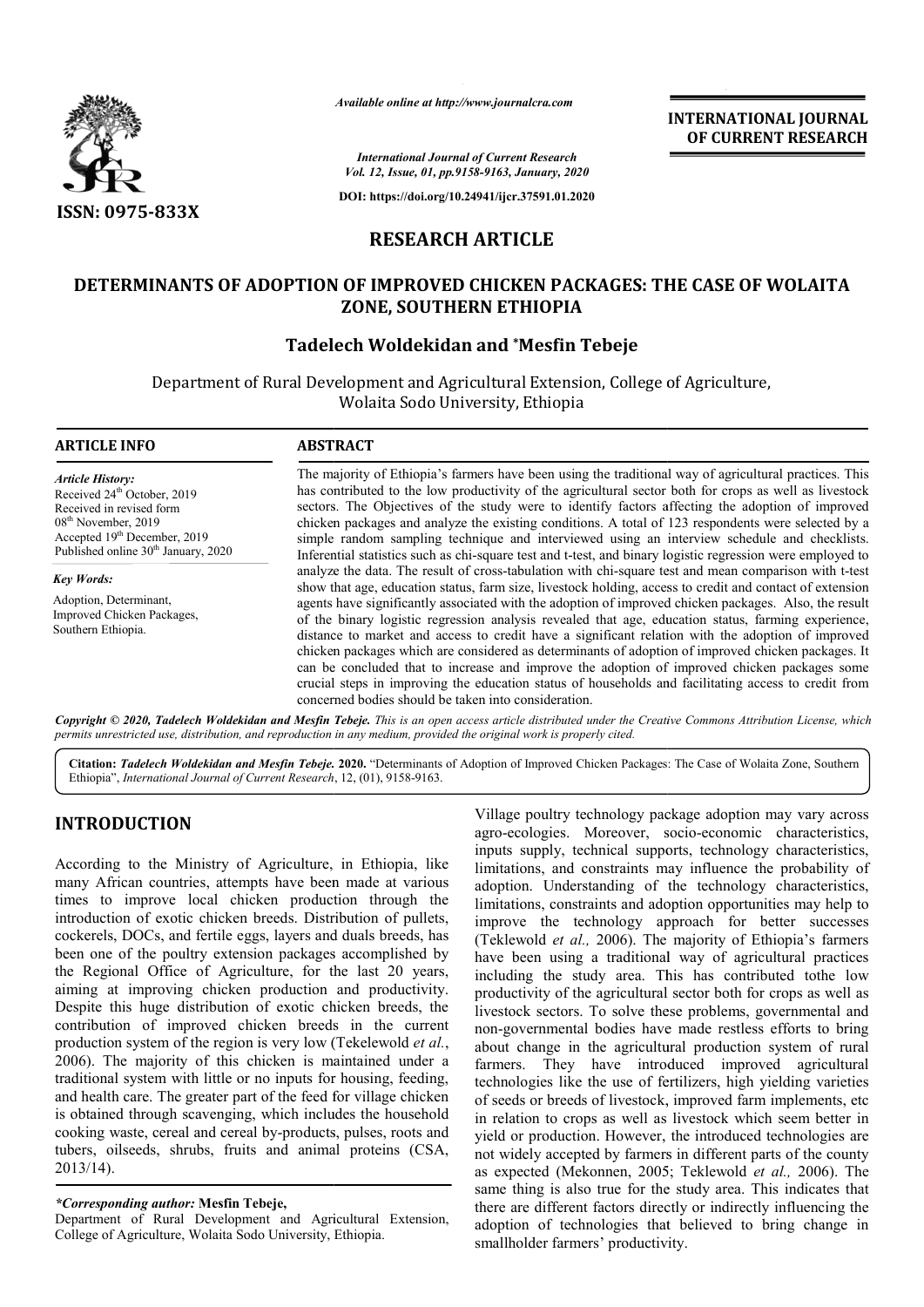Even though, efforts have been made by disseminating technology inputs in different agro-ecologies of the country as well as the target area, the determinant factors of the improved chicken package were not studied so far in the study area. Therefore, this study conducted to assess the factors that influence improved chicken package adoption and to analyze the existing conditions of the improved chicken packages in the area.

# **MATERIALS AND METHODS**

**Description of the Study Area:** Wolaita Zone is located at about 380km south of Addis Ababa in Southern Ethiopia. It is part of the so-called 'ensete' zone of Ethiopia. It is roughly located  $6.4^{\circ}$   $7^{\circ}$  Nand  $37.4^{\circ}$  -  $38.2^{\circ}$  E. The Zone has a total population of 1,691,867 (CSA, 2000). The area of the Zone is 451170 hectares or  $4511.7 \text{ km}^2$ . The study area, Damot Gale, is one of the 12 districts in the Zone. Livestock production is the source of livelihood in the area. In addition, other sources of income in the district include petty trade, migrant wage labor, and local employment. Of all food crops covered under the new extension package program, maize receives the highest attention owing to its wider cultivation and significance in its share of croplands.

**Sample Size and Sampling Techniques:** All districts in the Zone have the same farming system and the way of chicken production is almost similar. A multi-stage sampling technique was employed to select sample respondents. Among the twelve districts in the zone, first, Damot Gale district was selected purposively based on accessibility and potential. Second, five kebeles were selected randomly from the selected district based on technology package interventions. Third, smallholder poultry producers and non-producers were selected randomly based on representativeness of the population through simple random sampling technique and probability proportional to the size and finally sampled farmers were interviewed using an interview schedule.

According to the Woreda finance and economic development office(2015) statistical data, the total population of the district is 138,292, of which 67,539 are males and 70,753 are female populations. There are 36,178 households in the district of which 26,646 are male-headed families whereas 9,532 are female-headed households. The sample households were selected by using simple random samplingand probability proportional to size from each kebele. Therefore, a total of 123 household heads were selected in which 68 adopters and 55 non-adopters. A simplified formula for determining sample size as suggested by Yamane(1967) is used to calculate the sample sizes. Assuming a 95% confidence level.

**Data types and sources:** For this study, both primary and secondary data were collected from different sources. The primary data were collected from the target respondents. And the secondary data were collected from different published and unpublished literature. Both qualitative and quantitative data types were collected.

**Methods of Data Collection:** Data for this study were collected using interview schedules and checklists for focus group discussions and key informant interviews.

**Methods of Data Analysis:** Demographic and socio-economic conditions of sample households and institutional factors were analyzed by descriptive statistics like mean, frequency, standard deviations, and percentages using SPSS version 20 software. As well as binary log it model and inferential statistics like t-test and chi-square test were used. The qualitative data gathered through key informant interviews and focus group discussions were analyzed descriptively and interpreted through case analysis.

# **RESULTS AND DISCUSSION**

The descriptive statistics part provides the demographic and socio-economic characteristics of the respondents. The binary logistic analysis is employed to assess the determinants of adoption of improved chicken packages and to predict the odds of adoption of improved chicken packages.

**Demographic and socio-economic characteristics of the respondents:** The average farm size of the sampled household was 0.47ha. The result indicated that the average farm size of the sampled adopters of improved chicken packages and nonadopters was 0.48 and 0.46, respectively and the standard deviation of the farm size of adaptors and non-adaptors were 0.29 and 0.49, respectively. Thus, the average result revealed that there was no large difference among the farm size of adopters and non-adopters with respect to their farm size this can be evidenced from the result of t-value which indicates that there was no statistically significant mean difference (t-value= -0.228; p=0.820) between the mean farm size of adopters and non-adopters (table 1).

In the same fashion, age plays a vital role in the adoption of improved chicken packages. The result revealed that the average age of all sampled households was 37.06 years. Also, the result for the age of adopters of improved chicken packages and non-adopters was 38.41 and 35.71 years, respectively. Thus, the average result showed that there was a significant mean difference (t-value= -1.591, p-value=0.053) among the age of adopters and non-adopters of improved chicken packages (table 1). As shown in table 1, the average distance traveled by the adopters and non-adopters to the market center was 2.68 and 2.29 km and the standard deviation of the average distance from the market center of adopters and nonadopters were 0.84 and 1.1 km, respectively. It was indicated that non-adopters traveled a long distance to access market in the study area. The mean difference between adopters and nonadopters from the market center was statistically significant  $(t=$ -2.228; P=0.028). Households found closer to the center relatively have less expense than those households located far.

Education status plays an important role in affecting the adoption of improved chicken packages. Based on table 2, the percentages of respondents who don't read and write for adopters of improved chicken packages were lower than nonadopters whereas adopters completed secondary level was larger than non-adopters of improved chicken packages. The chi-square test result indicated that ( $\chi^2$  =6.353; p= 0.012) there is a statistically significant difference between adopters and non-adopters of improved chicken packages with respect to educational status at less than 5% probability level (Table 2). The percentages of households having 1-4 family size for nonadopters of improved chicken packages were lower than adopters whereas adopters family size 5-8 were larger than non-adopters of improved chicken packages. But, the chisquare test result indicated that ( $\chi^2 = 0.653$ ; p= 0.722) there was no statistically significant association between family size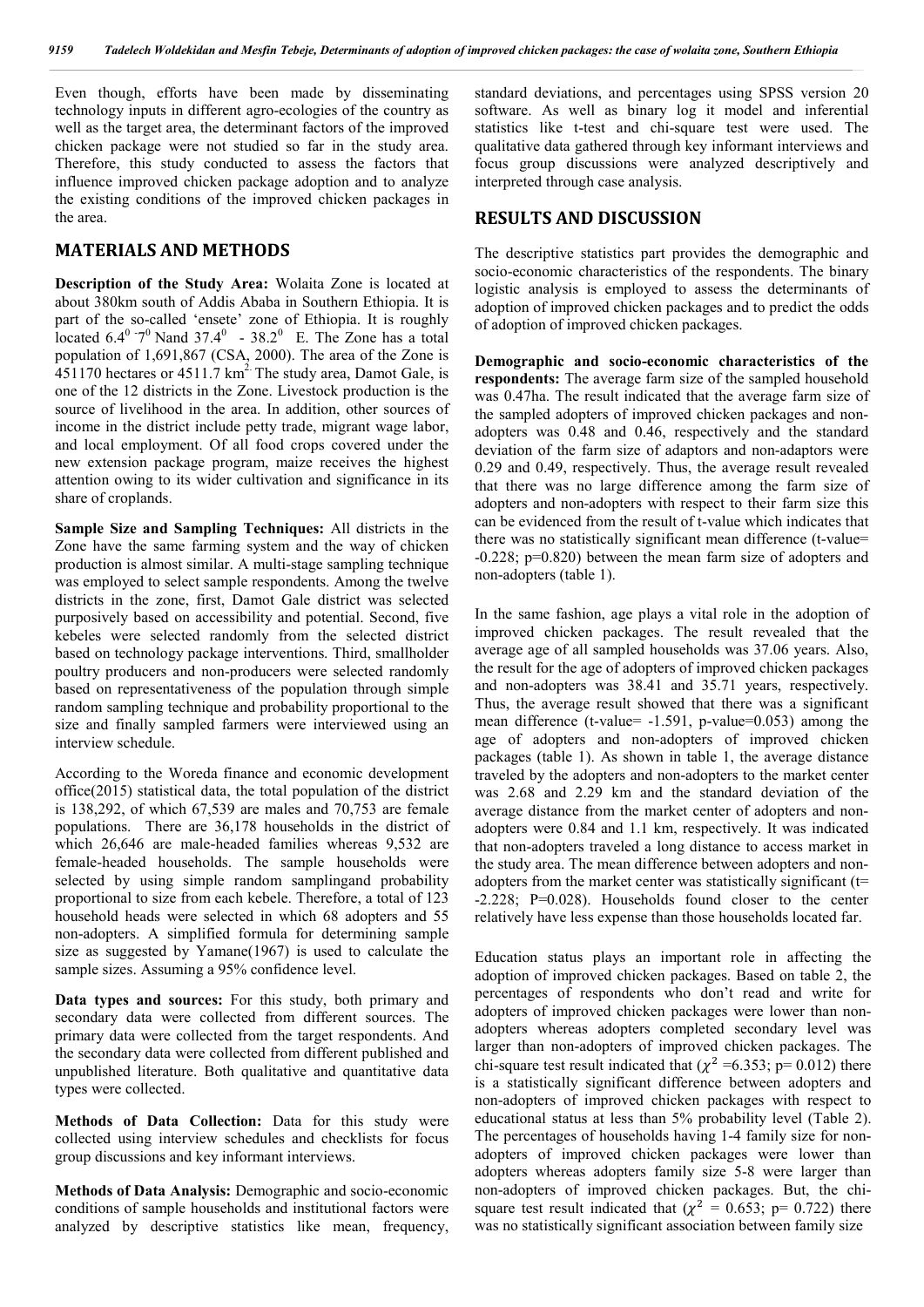### **Table 1. Relationship of age, farm size and market distance with adoption of improved chicken package (n=123)**

|           |           | Adoption of Improved Chicken Package |             |              |            |                 |  |  |
|-----------|-----------|--------------------------------------|-------------|--------------|------------|-----------------|--|--|
|           | Age       |                                      | Farm size   |              |            | Market Distance |  |  |
|           | Adopters  | Non-Adopters                         | Adopters    | Non-Adopters | Adopters   | Non-Adopters    |  |  |
| N         | 68        |                                      | 68          |              | 68         | 55              |  |  |
| Mean      | 38.41     | 35.71                                | 0.48        | 0.46         | 2.68       | 2.29            |  |  |
| Std. Dev. | 10.2      | 8.21                                 | 0.2852      | 0.49         | 0.84       | ı. ı            |  |  |
| t-value   | $-1.591*$ |                                      | $-0.228$ NS |              | $-2.228**$ |                 |  |  |
| P-value   | 0.053     |                                      | 0.820       |              | 0.028      |                 |  |  |

*Source: survey result, 2018: \*\*, \*, significant at less than 5% and 10% probability level, respectively; NS=non-significant*

#### **Table 2. Relationship of educational status with adoption of improved chicken package**

| Education status      |          | Adoption of Improved Chicken Package | $\gamma$ 2 -value | p-value |       |                 |           |       |
|-----------------------|----------|--------------------------------------|-------------------|---------|-------|-----------------|-----------|-------|
|                       | Adopters |                                      | Non-Adopters      |         | Total |                 |           |       |
|                       | No       | $\frac{1}{2}$                        | No                | $(\%)$  | No    | $\frac{(0)}{0}$ |           |       |
| don't read & write    | 18       | 26.5                                 | 24                | 43.6    | 42    | 34.1            |           |       |
| Primary Level         | 25       | 36.8                                 | 15                | 27.3    | 40    | 32.5            |           |       |
| Secondary Level       | 16       | 23.5                                 | 13                | 23.6    | 29    | 23.6            | $6.353**$ | 0.012 |
| Certificate and Above |          | 13.2                                 |                   | 5.5     | 12    | 9.8             |           |       |
| Total                 | 68       | 100                                  | 55                | 100     | 123   | 100             |           |       |

Source: survey result, *2018*: \*\* significant at less than 5% probability level

## **Table 3. Relationship of family size and adoption of improved chicken package**

| Family size |          | Adoption of Improved Chicken Package | $\gamma$ 2 -value | p-value         |       |      |                     |       |
|-------------|----------|--------------------------------------|-------------------|-----------------|-------|------|---------------------|-------|
|             | Adopters |                                      | Non-Adopters      |                 | Total |      |                     |       |
|             | Nο       | (%)                                  | No                | $\frac{(0)}{0}$ | No    | (%)  |                     |       |
| 1-4         | 12       | 17.6                                 |                   | 12.7            | 19    | 15.4 |                     |       |
| $5 - 8$     | 40       | 58.8                                 | 33                | 60.0            | 73    | 59.3 | 0.653 <sub>NS</sub> | 0.722 |
| Above 8     | 16       | 23.5                                 | 15                | 27.3            | 31    | 25.2 |                     |       |
| Total       | 68       | 100                                  | 55                | 100             | 123   | 100  |                     |       |

Source: *survey result, 2018: NS = Not Significant* 

#### **Table 4. Relationship of farming experience with adoption of improved chicken package**

| Farming experience |          | Adoption of Improved Chicken Package | $\gamma$ 2 -value | p-value         |       |       |          |       |
|--------------------|----------|--------------------------------------|-------------------|-----------------|-------|-------|----------|-------|
|                    | Adopters |                                      | Non-Adopters      |                 | Total |       |          |       |
|                    | No       | $\frac{(0)}{0}$                      | No                | $\frac{(0)}{0}$ | No    | (9/0) |          |       |
| 1-3                |          | 8.8                                  |                   | 12.7            | 13    | 10.6  |          |       |
| 4-6                |          | 5.9                                  | 10                | 18.2            | 14    | 11.4  | $5.523*$ | 0.064 |
| Above 6            | 58       | 85.3                                 | 38                | 69.1            | 96    | 78    |          |       |
| Total              | 68       | 100                                  | 55                | 100             | 123   | 100   |          |       |

Source: survey result,  $2018$ : \* significant at less than 10% probability level

#### **Table 5. Relationship of livestock holding with adoption of improved chicken package**

| Livestock holding | Adoption of Improved Chicken Package |      |    |               |       |      |                 |         |  |  |
|-------------------|--------------------------------------|------|----|---------------|-------|------|-----------------|---------|--|--|
|                   | Adopters                             |      |    | Non-Adopters  | Total |      | $\chi$ 2 –value | p-value |  |  |
|                   | No                                   | (%)  | No | $\frac{1}{2}$ | No    | (%)  |                 |         |  |  |
| Yes               | 50                                   | 73.5 | 35 | 63.6          | 85    | 69.i | $-1.375NS$      | 0.279   |  |  |
| No                | 18                                   | 26.5 | 20 | 36.4          | 38    | 30.9 |                 |         |  |  |
| Total             | 68                                   | 100  | 55 | 100           | 123   | 100  |                 |         |  |  |

Source: survey result, *2018*: NS = Not Significant

#### **Table 6. Relationship of extension agent contact with adoption of improved chicken package**

| Extension agent contact  |     | Adoption of Improved Chicken Package |    | $\gamma$ 2 -value | p-value |       |           |       |
|--------------------------|-----|--------------------------------------|----|-------------------|---------|-------|-----------|-------|
|                          |     | Adopters                             |    | Non-Adopters      |         | Total |           |       |
|                          | No  | $\frac{10}{6}$                       | No | $\frac{(0)}{0}$   | No      | (%    |           |       |
| 2 times a week           | 45  | 66.2                                 | 44 | 80.0              | 89      | 72.4  |           |       |
| 4 times a week           | ، 4 | 20.6                                 |    | 14.5              | 22      | 17.9  | $4.311**$ | 0.043 |
| More than 4 times a week |     | 3.2                                  |    | 5.5               |         | 9.8   |           |       |
| Total                    | 68  | 100                                  | 55 | 100               | 123     | 100   |           |       |

Source: survey result, *2018*: \*\* significant at less than 5% probability level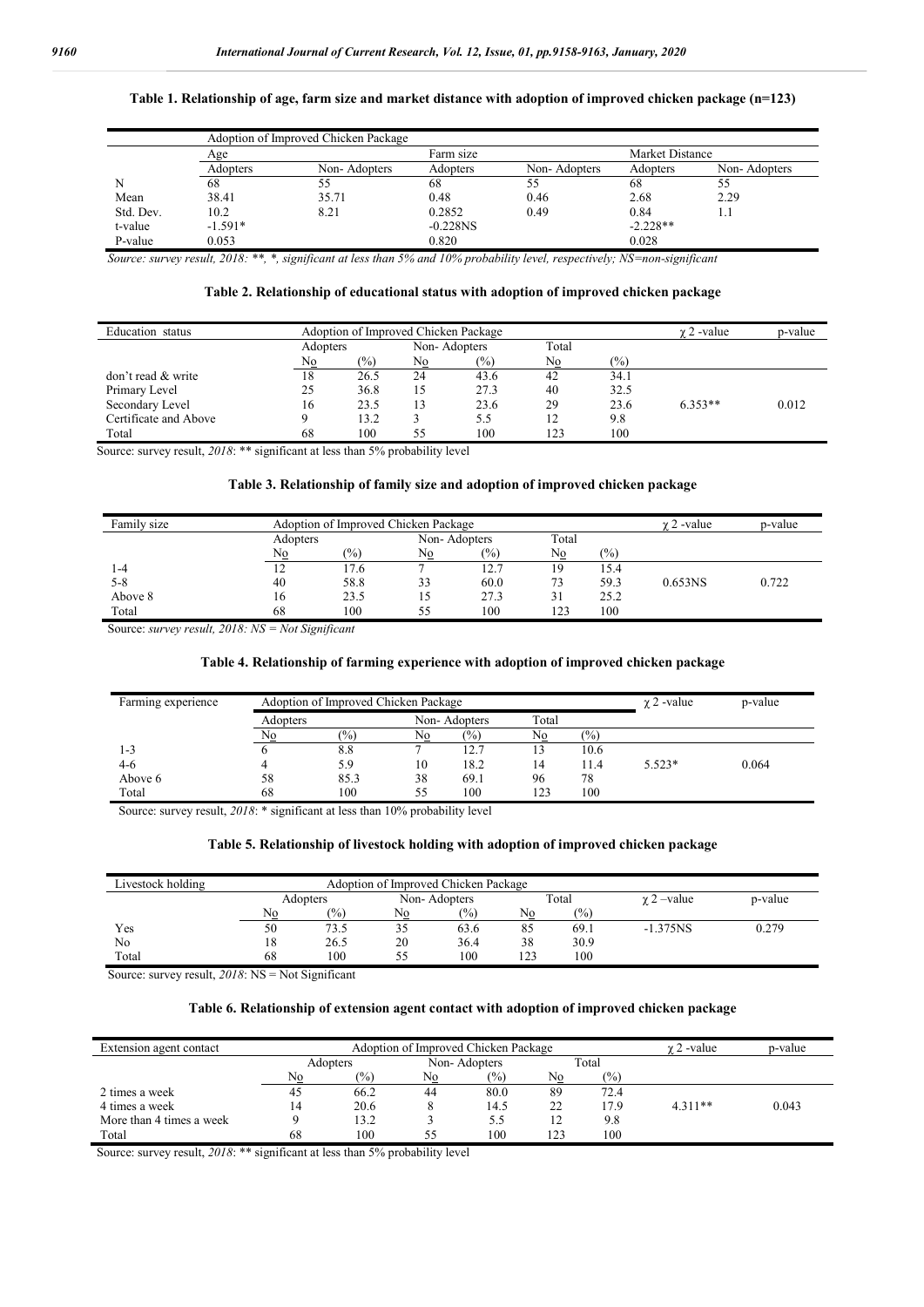| Access to credit |    | Adoption of Improved Chicken Package |    |              |     |       |            |       |  |  |  |  |
|------------------|----|--------------------------------------|----|--------------|-----|-------|------------|-------|--|--|--|--|
|                  |    | Adopters                             |    | Non-Adopters |     | Total |            |       |  |  |  |  |
|                  | No | (%)                                  | No | (%)          | No  | (0/0) |            |       |  |  |  |  |
| Yes              |    | 45.6                                 | 16 | 29.1         | 47  | 38.2  | $7.617***$ | 0.005 |  |  |  |  |
| No               |    | 54.4                                 | 39 | 70.9         | 76  | 61.8  |            |       |  |  |  |  |
| Total            | 68 | 100                                  | 55 | 100          | 123 | 100   |            |       |  |  |  |  |

#### **Table 7. Distribution of respondents by credit access**

Source: survey result, *2018*: \*\*\* significant at less than 1% probability level

#### **Table 8. Respondents' distribution by engagement in off/non-farm activities**

| Farmers engaged in off/non-farm activities |    | Adoption of Improved Chicken Package |    |              |     |       |                   |         |
|--------------------------------------------|----|--------------------------------------|----|--------------|-----|-------|-------------------|---------|
|                                            |    | Adopters                             |    | Non-Adopters |     | Total | $\gamma$ 2 -value | p-value |
|                                            | No | (0/0)                                | No | (9/0)        | No  | (9/0) |                   |         |
| Yes                                        | 44 | 64.7                                 | 43 | 78.2         | 87  | 70.7  | .667NS            | 0.102   |
| No                                         | 24 | 35.3                                 | 12 | 21.8         | 36  | 29.3  |                   |         |
| Total                                      | 68 | 100                                  | 55 | 100          | 123 | 100   |                   |         |

Source: survey result, *2018*: NS = Not Significant

#### **Table 9. Relationship of access to health service with adoption of improved chicken package**

| Access to health service | Adoption of Improved Chicken Package |          |              |               |     |       |                   |         |  |  |
|--------------------------|--------------------------------------|----------|--------------|---------------|-----|-------|-------------------|---------|--|--|
|                          |                                      | Adopters | Non-Adopters |               |     | Total | $\gamma$ 2 -value | p-value |  |  |
|                          | No                                   | (%)      | No           | $\frac{1}{2}$ | No  | (%)   |                   |         |  |  |
| Yes                      | эo                                   | 82.4     | 40           | 72.7          | 96  | 78    |                   |         |  |  |
| No                       | - ⊥                                  | 17.6     |              | 27.3          | 27  | 22    | .644NS            | 0.208   |  |  |
| Total                    | 68                                   | 100      | ヽヽ           | 100           | 123 | 100   |                   |         |  |  |

Source: survey result, *2018*: NS = Not Significant

#### **Table 10. Relationship of training with adoption of improved chicken package**

| Attended agricultural training |             | $\gamma$ 2 -value | p-value      |      |       |                |           |       |
|--------------------------------|-------------|-------------------|--------------|------|-------|----------------|-----------|-------|
|                                | Adopters    |                   | Non-Adopters |      | Total |                |           |       |
|                                | No          | $\frac{1}{2}$     | No           | (%)  | No    | $\frac{10}{6}$ |           |       |
| Yes                            | $\sim$<br>∠ | 39.7              | 28           | 50.9 | 55    | 44.7           |           |       |
| No                             |             | 60.3              | 27           | 49.1 | 68    | 55.3           | $2.543**$ | 0.044 |
| Total                          | 68          | 100               |              | 100  | 123   | 100            |           |       |

Source: *survey result, 2018*: \*\* significant at less than 5% probability level

#### **Table 11. Logistic Regression Estimates for Factors Affecting Adoption of Improved Chicken Packages**

| <b>Explanatory Variables</b> | Estimated Coefficient(B) | S.E.  | Wald statistics | Sig. level | Odds ratio $Exp(B)$ |
|------------------------------|--------------------------|-------|-----------------|------------|---------------------|
| AGE                          | 0.074                    | 0.031 | 5.619           | $0.018**$  | 1.077               |
| <b>EDU</b>                   | 0.453                    | 0.228 | 3.950           | $0.047**$  | 1.573               |
| <b>FAMSIZE</b>               | 0.733                    | 0.474 | 2.394           | 0.122      | 0.480               |
| <b>EXPRC</b>                 | 0.870                    | 0.451 | 3.724           | $0.054*$   | 2.386               |
| <b>FARMSIZE</b>              | $-0.195$                 | 0.643 | 0.092           | 0.761      | 0.823               |
| <b>MKTDIST</b>               | $-0.740$                 | 0.262 | 7.986           | $0.005***$ | 2.097               |
| <b>LIVHOLD</b>               | $-0.766$                 | 0.462 | 2.053           | 0.297      | 0.465               |
| <b>EXTVST</b>                | 0.014                    | 0.384 | .001            | 0.970      | 1.015               |
| <b>CREDIT</b>                | 0.933                    | 0.530 | 3.099           | $0.078*$   | 0.394               |
| <b>NONFARM</b>               | 0.507                    | 0.542 | 0.876           | 0.349      | 1.661               |
| <b>HEALTH</b>                | $-0.603$                 | 0.557 | 1.171           | 0.279      | 0.547               |
| <b>TRAIN</b>                 | 0.479                    | 0.540 | 0.786           | 0.375      | 0.619               |
| Constant                     | 2.681                    | 2.647 | 1.025           | 0.311      | 0.069               |

Pearson- $x^2$  value  $= 31.014***df = 12P = 0.000$  $-2\log$  Likelihood = 138.124

Prediction success  $= 85.6$ 

Correctly predicted non adopter = 83.7

Correctly predicted adopter = 81.5

\*, \*\*, \*\*\* significant at 10%, 5% and 1% probability level, respectively

AGE= Age of household head; EDU= Education status; FAMSIZE= Family size of the household; EXPRC= Farm experience of the household; FARMSIZE= Farm size of the household; MKTDIST= Market distance; LIVHOLD= Livestock owned by the household; EXTVST= ; CREDIT= Acess to credit; NONFARM= Non farm income ; HEALTH= Access to health service; TRAIN= Attained training Source: *Model output*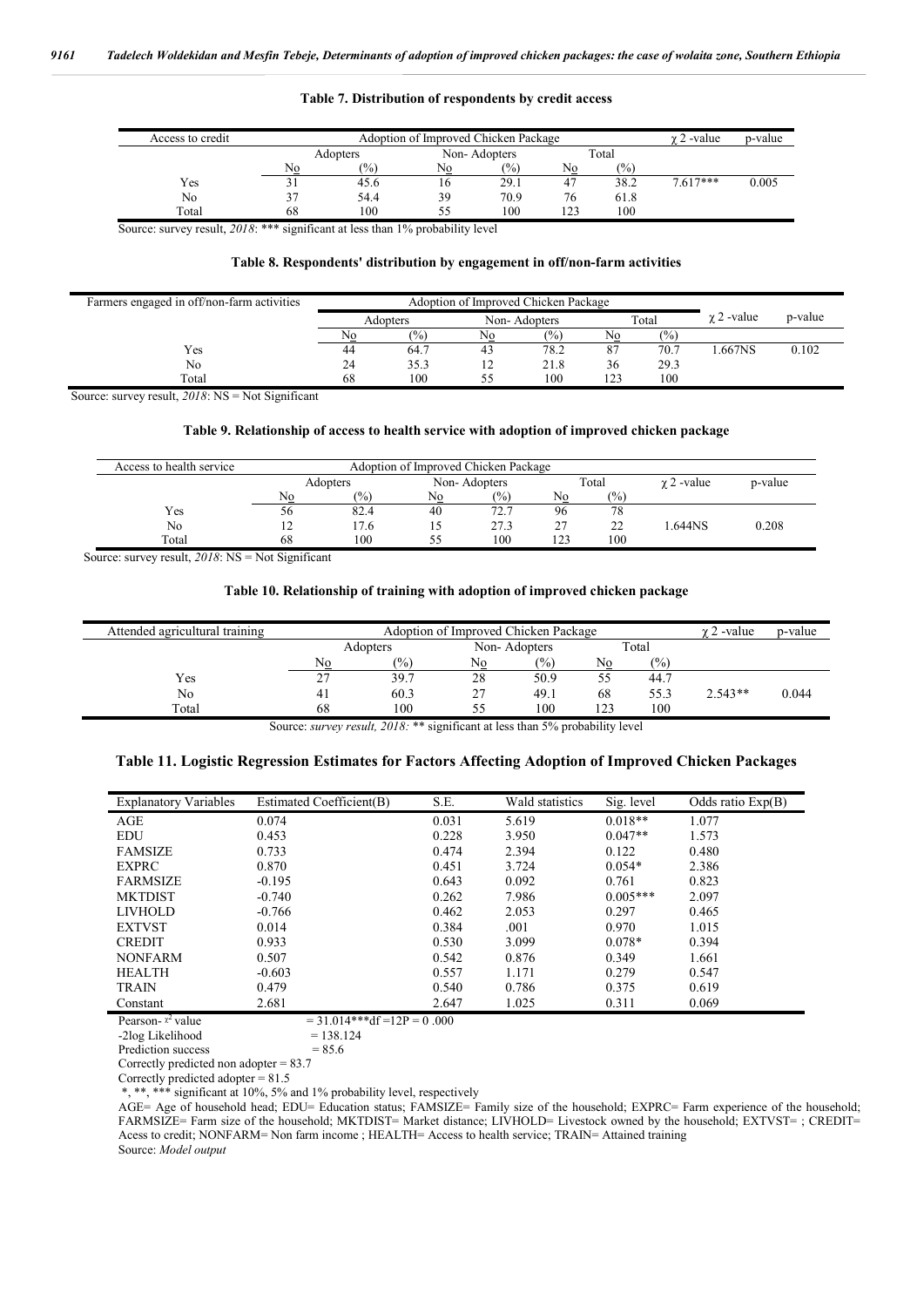and adoption of improved chicken packages (Table 3). Farming experience plays an important role in affecting the adoption of improved chicken packages. The chi-square test result indicated that  $(\chi^2 = 5.523; \, p = 0.064)$  there is a statistically significant difference between adopters and non-adopters of improved chicken packages with respect to farming experience at less than 10% probability level(Table 4). Livestock is the most important asset in the study area. Households in the study area undertake livestock production activities. The chi-square test result ( $\chi^2$  =1.375; p= 0.279) indicated that there was no statistical association between adopters and non-adopters with respect to their livestock holding. Table 6 showed the contact of agricultural extension agents of sampled households and their adoption status of improved chicken packages. The chisquare test result ( $\chi^2 = 4.311$ ; p= 0.043) indicated that there is a statistically significant difference between adopters and nonadopters of improved chicken packages with respect to extension agent contact at less than 5% probability level (Table 6). Credit can increase households' access to essential resources and stimulate economic growth. The Chi-square test result ( $\chi^2$ = 7.617; p= 0.005) indicated that there is statistically significant association between credit access and adoption decision of improved chicken package sat less than 1% probability level. This finding was similar to the finding of Gezahegn *et al.,* 2009. Non/off-farm activities of sampled households were assessed as indicated in Table 8. The Chisquare test result ( $\chi^2$  = 1.667; p= 0.102) indicated that there is no statistically significant association between non-farm activities and the adoption decision of improved chicken packages. The Chi-square test result ( $\chi^2$ = 1.644; p= 0.208) indicated that there is no statistically significant association between access to health service and adoption decision of improved chicken packages. Based on the result in table 10, the percentage of non-adopters who had attended agricultural training was higher, and the Chi-square test result ( $\chi^2$  = 2.543;  $p= 0.044$ ) indicated that there is statistically significant association between attending agricultural training and adoption decision of improved chicken packages.

**The existing conditions of improved chicken packages in the study area:** During focus group discussions and key informant interviews, the participants were asked to explain the existing conditions of improved chicken packages in the area. And also they were asked how they differentiate existing conditions of improved chicken packages than free-range or village chicken. Most of the participants explained that the common chicken breed disseminated in the area is Red Island Rode (RIR). This is due to the dual purpose of the breed; they are meat and egg chicken breeds. As the participants reported, the other reason why this breed is selected in the area rather than other improved chicken breed is due to their color they are not exposed to predators. The current condition for improved chicken packages in the area at distribution rate based on group discussion and secondary data, 20% of total area coverage, but packages are decreasing from time to time. Regarding the husbandry system and feeding system, training was offered by extension workers even if it is not sufficient. During group discussion, most of the participants agreed that concentrated feeds, tap water, good housing system provided for improved chicken packages by farmers than village chicken production.

**Econometric results and factors influencing adoption of improved chicken packages:** Table 11 depicts the results of the binary logit model estimations of factors significantly influencing the adoption of improved chicken packages and the model was found to be significant at 1%, 5%, and 10% significance level. The logit model analysis emphasizes on considering the combined effect of variables between adopter and non-adopter households in the study area. Out of the total variables; five of the variables were found to be significant while the remaining were not significant in explaining the variations in the dependent variable.

The maximum likelihood estimates of the binary logistic regression model showed that age, education status, farming experience, distance to market and access to credit were important factors influencingthe adoption of improved chicken packages in the study area. Most of the variables family size, livestock holding, extension agent contact, engagement in off/non-farm activities, access to health service and attended agricultural training were not powerful in explaining adoption status in the study area.

#### **Interpretation of the Model Results**

Out of the hypothesized twelve independent variables five were found to influence the adoption of improved chicken packages in the study area. These are the age of household head (AGE), education status (EDU), farming experience (EXPRC), distance to market (MKTDIST) and access to credit (CREDIT). These significant variables are discussed in detail in the following section.

**Age:** Age was hypothesized to have a negative effect on the adoption of improved chicken packages but the model result showed that age had a statistically significant and positive effect on adoption status in the study area. Other factors being constant, the odds ratio in favor of adopting improved chicken packages increased by a factor of 1.077 as the age of household head increases by one year. The result is consistent with findings of Hailemarium *et al*., 2006reported that younger and literate household heads were more likely to decide to adopt the utilization of commercial concentrate feeds for small ruminants in the highland of Ethiopia.

**Education status:** education increases the analytical ability of individuals to process information received from any source. As the model results in table 11 revealed, education status is statistically significant and positively influences adoption status, and it is in line with the hypothesis. This shows as households are getting educated, they are more likely to adopt improved chicken packages. Keeping the influences of other variables constant, the odds ratio in favor of adopting improved chicken package increases by a factor of 1.573 as the education status of household head increases by one year of schooling. The possible explanation for this is that education helps to adopt improved chicken packages and because the capacity created would help them to analyze, interpret and make use of it than illiterate household heads.

**Experience of farming:** this variable was found to influence the adoption of improved chicken packages positively and significantly at 10% probability level. Keeping other factors constant, the odds ratio in favor of adopting improved chicken package increases by a factor of 2.386 as the experience of farming increases by one year.